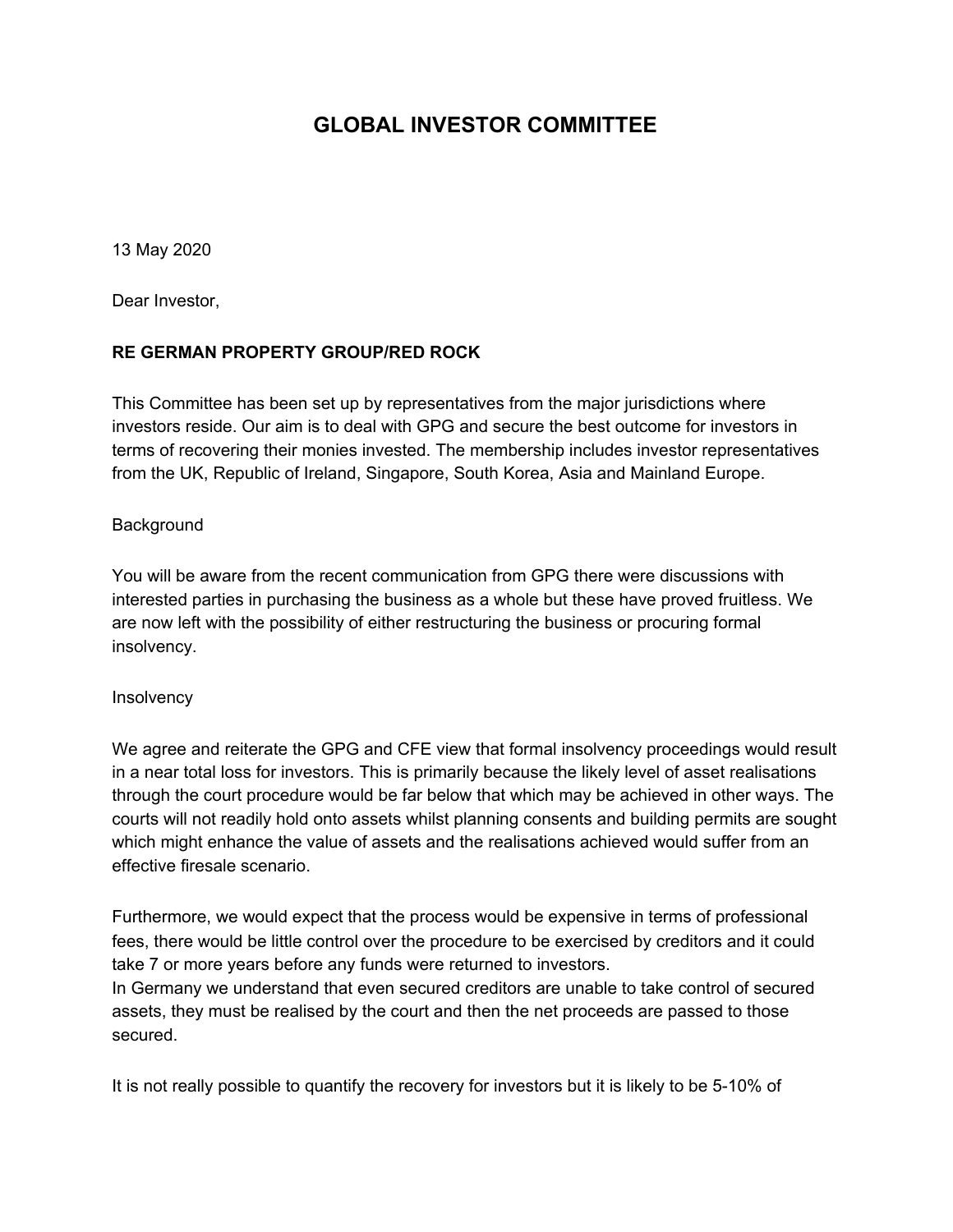capital invested.

For these reasons, we are not aware of anyone who wishes to see this outcome.

#### **Reconstruction**

You will recall that reconstruction has been advised to you by both GPG and CFE. The methodology and shaping of such a reconstruction has been carefully considered by GPG and the Committee and we believe that the only option available to us now is to take control of what assets exist and take on the development of those assets ourselves.

This would be achieved by transferring all SPVs with assets to a new company, wholly owned and controlled solely by the investors, completely separate from GPG, which would then take over dealing with the assets. A reputable legal firm will be assigned to develop the legal advice with the aim of securing the assets to be transferred to the new company .

Clearly, there is much work to be done on assessing what to actually do with the assets thereafter, but, whatever it is, it will likely be better than the alternative. In order for this task to be undertaken we need the consent of investors to transfer their secured assets to the new entity.

There will be a mass of questions that you will wish to ask, some of which we can answer now and some we cannot. Until the economic effects of Covid-19 are known, no one can possibly value any assets. However, there is a portfolio of projects that cost several hundred million euros to buy so the minimum return should be in excess of that from insolvency, even if the assets are simply enhanced and sold rather than developed. It is hoped that a return after developing all or most of the assets could be as much as 50% of the capital invested.

We do not, as yet, have full access to GPG accounts and records so we are unable to exactly quantify the level of indebtedness but it is understood to amount to just over a billion euros excluding interest.

We fully appreciate that it is difficult to ask investors to take a leap of faith in this way but it is almost certain that failure to take this necessary action could result in a near total loss, so we ask that investors do respond with a positive indication of their consent to this plan in principle by Friday 22 May 2020.

We have a dedicated voting form for you to record your response: https://forms.gle/g64sgFnXTRattJgj7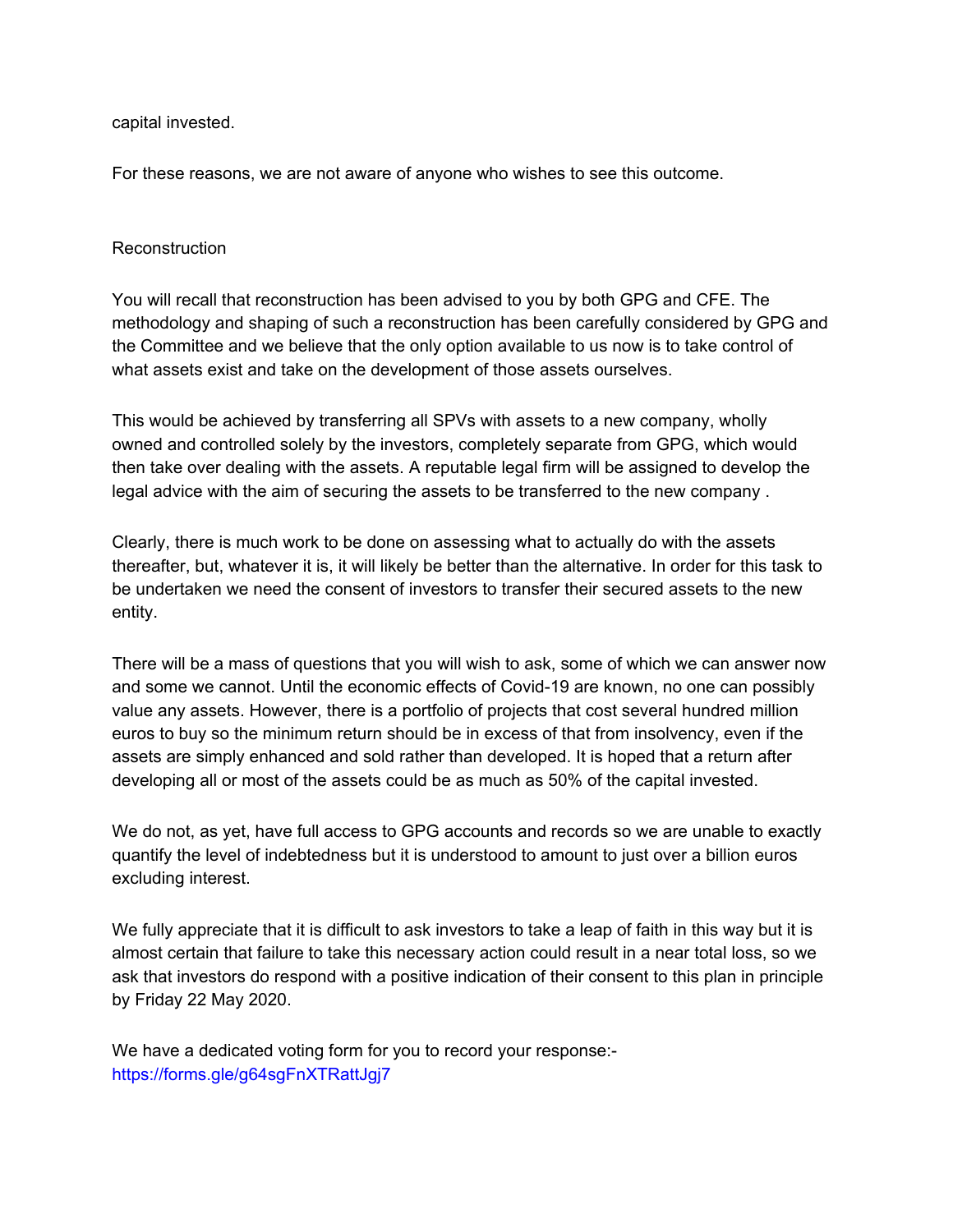If you have any questions that are not covered by the FAQ page on the website please email gpgcreditors@gmail.com and we will endeavour to answer them. You are welcome to make contact with us at the email address, your jurisdictional representatives or the GPG helpline.Further information is also available on our website:-

#### https://www.german-property-group-creditors.co.uk/

Following the response to this letter, we will take steps to enable this process and it may be necessary to obtain your formal legal consent backed up by your individual proof of debt.

Yours faithfully

GLOBAL INVESTORS COMMITTEE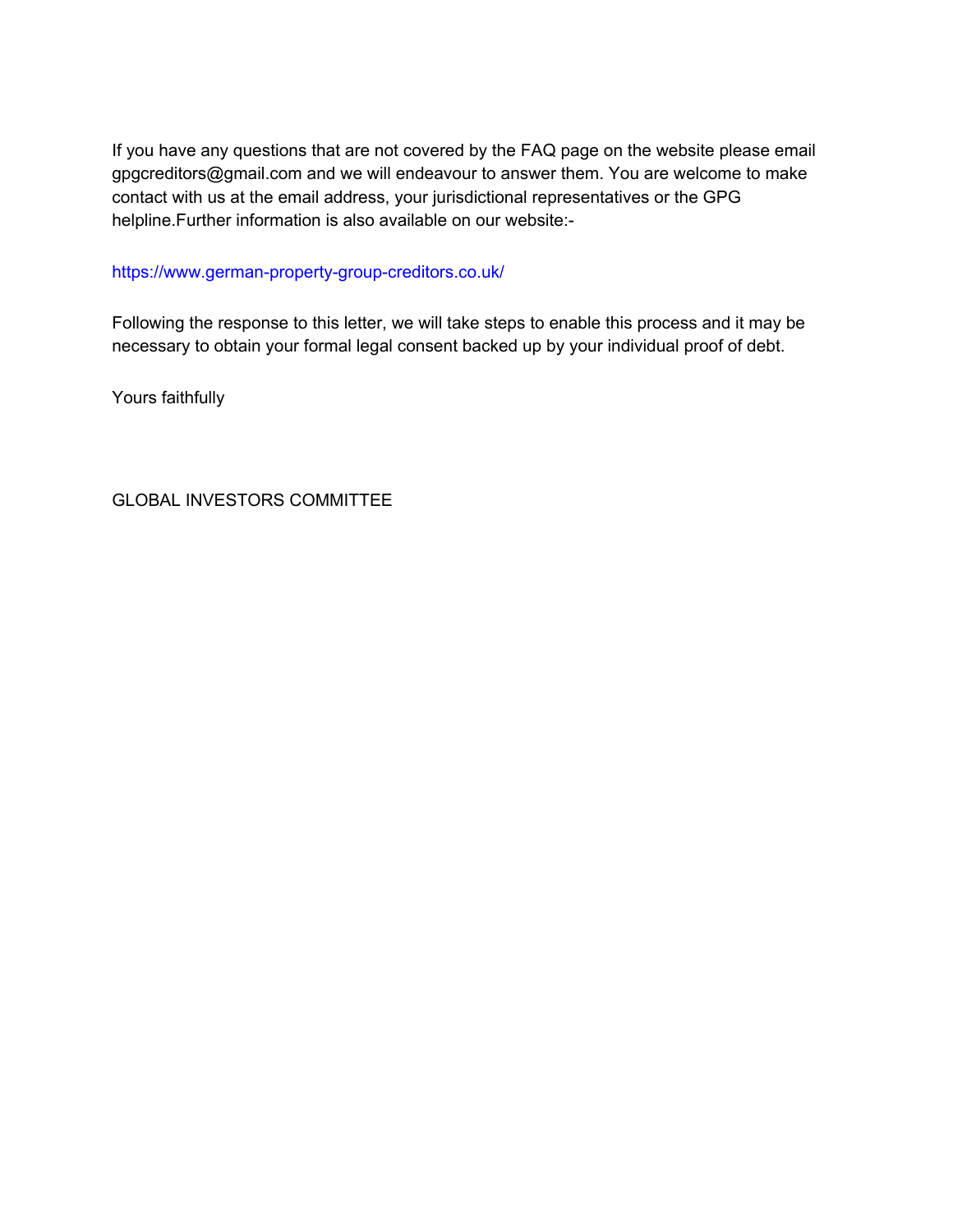# GPG Creditors Association Limited

The data being collected in this form is solely for the purposes of GPG Creditors Ass. Ltd to:-

1) Record investors preference on the reconstruction proposition

2) For identification and cross referencing to ensure only bona fide investors are voting Our GDPR Privacy Policy can be viewed here:-

[https://www.german-property-group-creditors.co.uk/gdpr-statement](https://www.google.com/url?q=https://www.german-property-group-creditors.co.uk/gdpr-statement&sa=D&ust=1589449508378000&usg=AFQjCNG1sxm_0EeT_GD2LBiVd3l2PU2afA)

\*Required

Email address \*

Your email address

Are you in favour of the Reconstruction option outlined in the letter? \*

Yes

No

Total capital invested, excluding interest \*

Your answer

Loan Note Certificate Number(s) \*

Your answer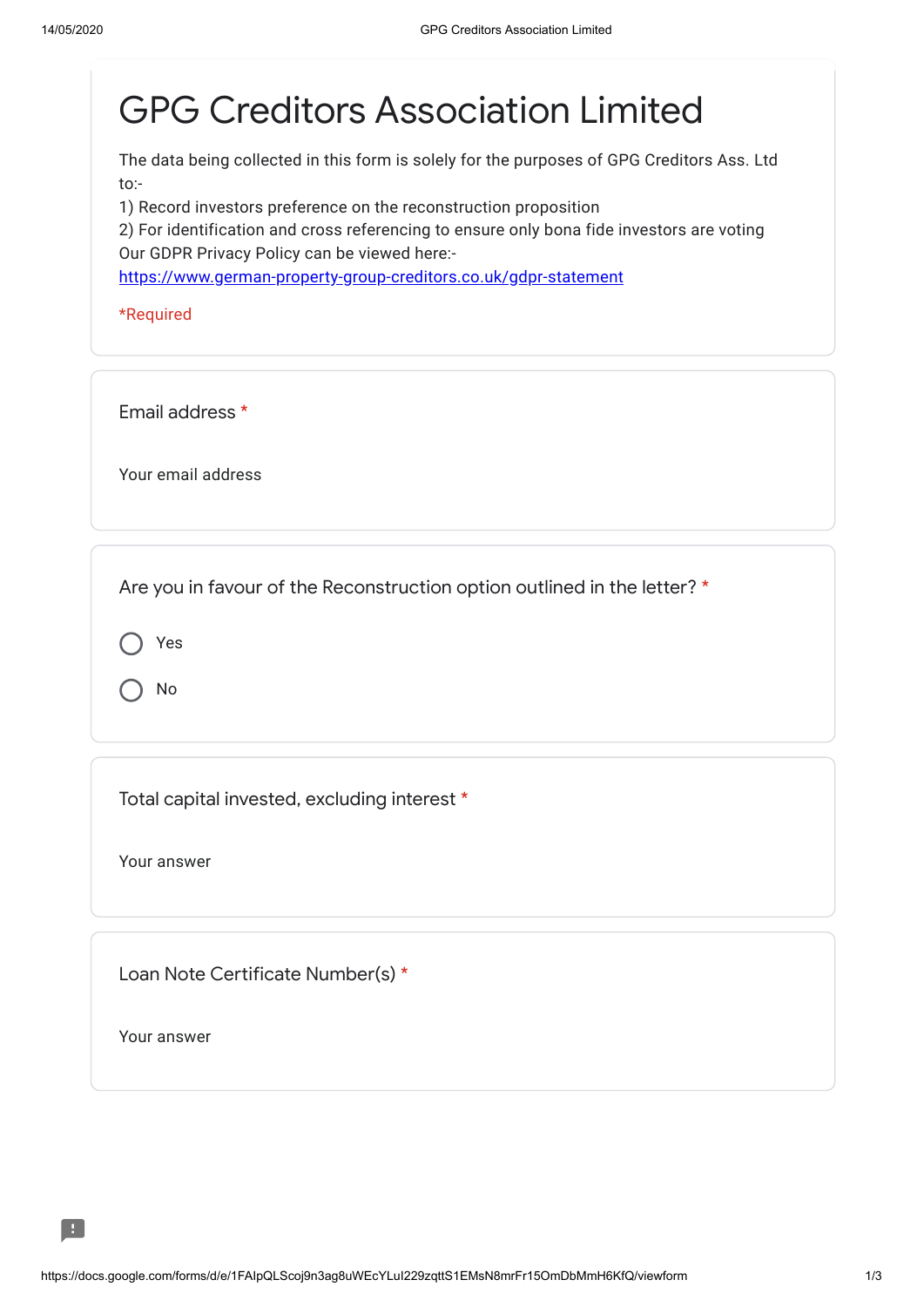$\blacksquare$ 

| Did you invest via a pension scheme or cash? * |
|------------------------------------------------|
| Pension                                        |
| Cash                                           |
| Both                                           |
|                                                |
| If both state the split                        |
| Your answer                                    |
|                                                |
| Were you advised by an IFA? *                  |
| Yes                                            |
| No                                             |
|                                                |
| First Name*                                    |
| Your answer                                    |
|                                                |
| Last Name*                                     |
| Your answer                                    |
|                                                |
| Date of Birth *                                |
| MM YYYY<br>DD                                  |
| $\sqrt{2}$<br>/2020                            |